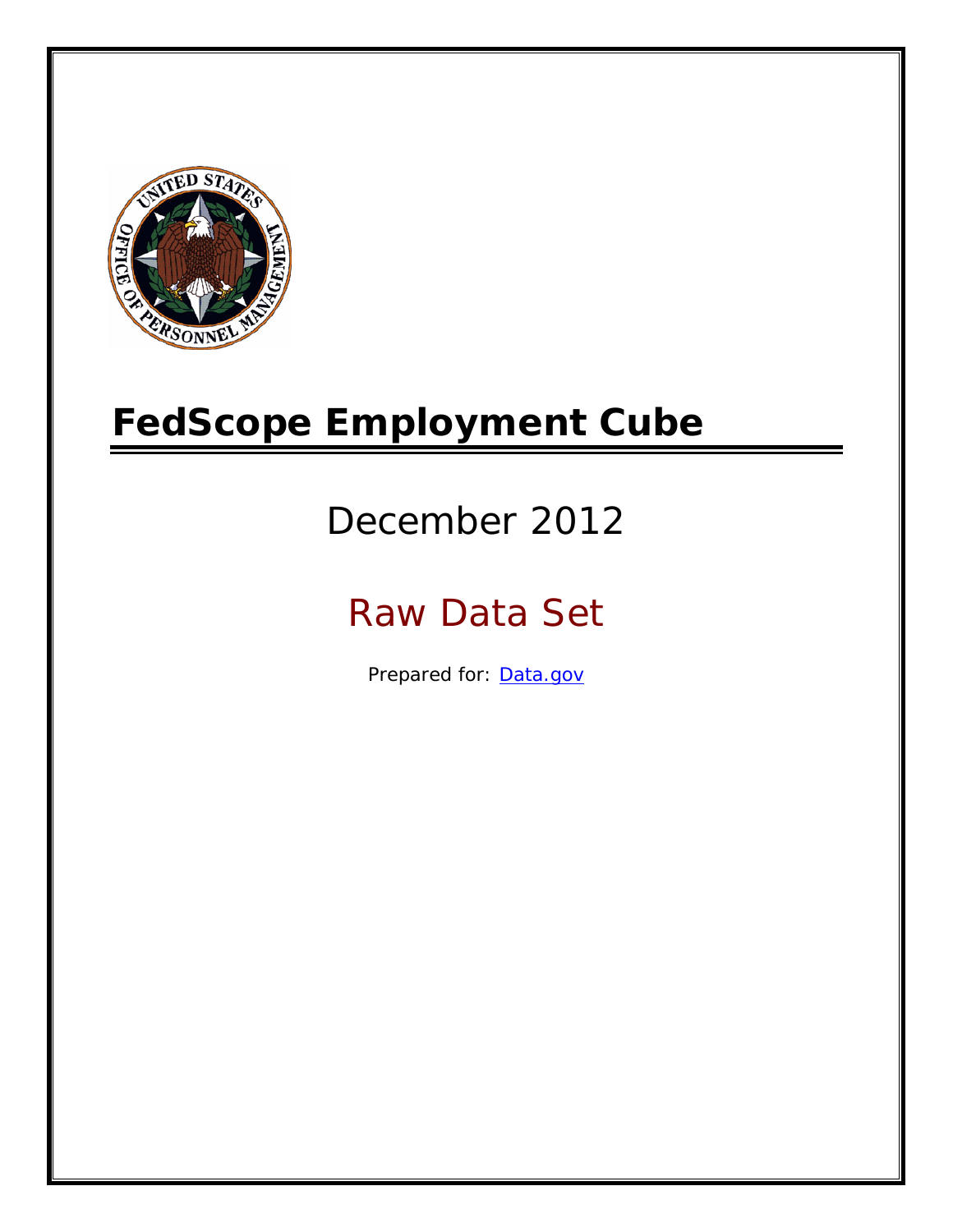FedScope Employment Cube (December 2012)

**Raw Data Set** (http://www.data.gov/)



# **Table of Contents**

| $\mathbf{1}$ | <b>OVERVIEW</b>                                | 3              |
|--------------|------------------------------------------------|----------------|
| 1.1          | Purpose                                        | 3              |
| 1.2          | <b>Scope</b>                                   | 3              |
| 2            | <b>RAW DATA SET FILE</b>                       | 3              |
| 2.1          | <b>FACTDATA</b>                                | 3              |
| 3            | <b>DIMENSION TRANSLATIONS FILES</b>            | 5              |
| 3.1          | Agency                                         | 5              |
| 3.2          | Location                                       | 6              |
| 3.3          | Age                                            | 6              |
| 3.4          | <b>Education Level</b>                         | $\overline{7}$ |
| 3.5          | <b>General Schedule &amp; Equivalent Grade</b> | 8              |
| 3.6          | <b>Length of Service</b>                       | 8              |
| 3.7          | Occupation                                     | 9              |
| 3.8          | <b>Occupation Category</b>                     | 9              |
| 3.9          | Pay Plan & Grade                               | 10             |
| 3.10         | <b>Salary Level</b>                            | 10             |
|              | 3.11 STEM Occupations                          | 11             |
|              | 3.12 Supervisory Status                        | 11             |
|              | 3.13 Type of Appointment                       | 12             |
|              | 3.14 Work Schedule                             | 12             |
| 3.15         | <b>Work Status</b>                             | 13             |
|              | 3.16 Date                                      | 13             |
|              | 3.17 Employment                                | 14             |
|              | 3.18 Average Salary                            | 14             |
|              | 3.19 Average Length of Service                 | 14             |
| 4            | <b>DATA DEFINITIONS</b>                        | 15             |
| 4.1          | Agency                                         | 15             |
| 4.2          | Location                                       | 15             |
| 4.3          | Age                                            | 15             |
| 4.4          | <b>Education Level</b>                         | 15             |
| 4.5          | <b>General Schedule &amp; Equivalent Grade</b> | 15             |
| 4.6          | <b>Length of Service</b>                       | 15             |
| 4.7          | Occupation                                     | 15             |
| 4.8          | <b>Occupation Category</b>                     | 15             |
| 4.9          | Pay Plan & Grade                               | 16             |
| 4.10         | <b>Salary Level</b>                            | 16             |
| 4.11         | <b>STEM Occupations</b>                        | 16             |
| 4.12         | <b>Supervisory Status</b>                      | 16             |
| 4.13         | <b>Type of Appointment</b>                     | 16             |
| 4.14         | <b>Work Schedule</b>                           | 16             |

Source: FedScope (https://www.fedscope.opm.gov/) 1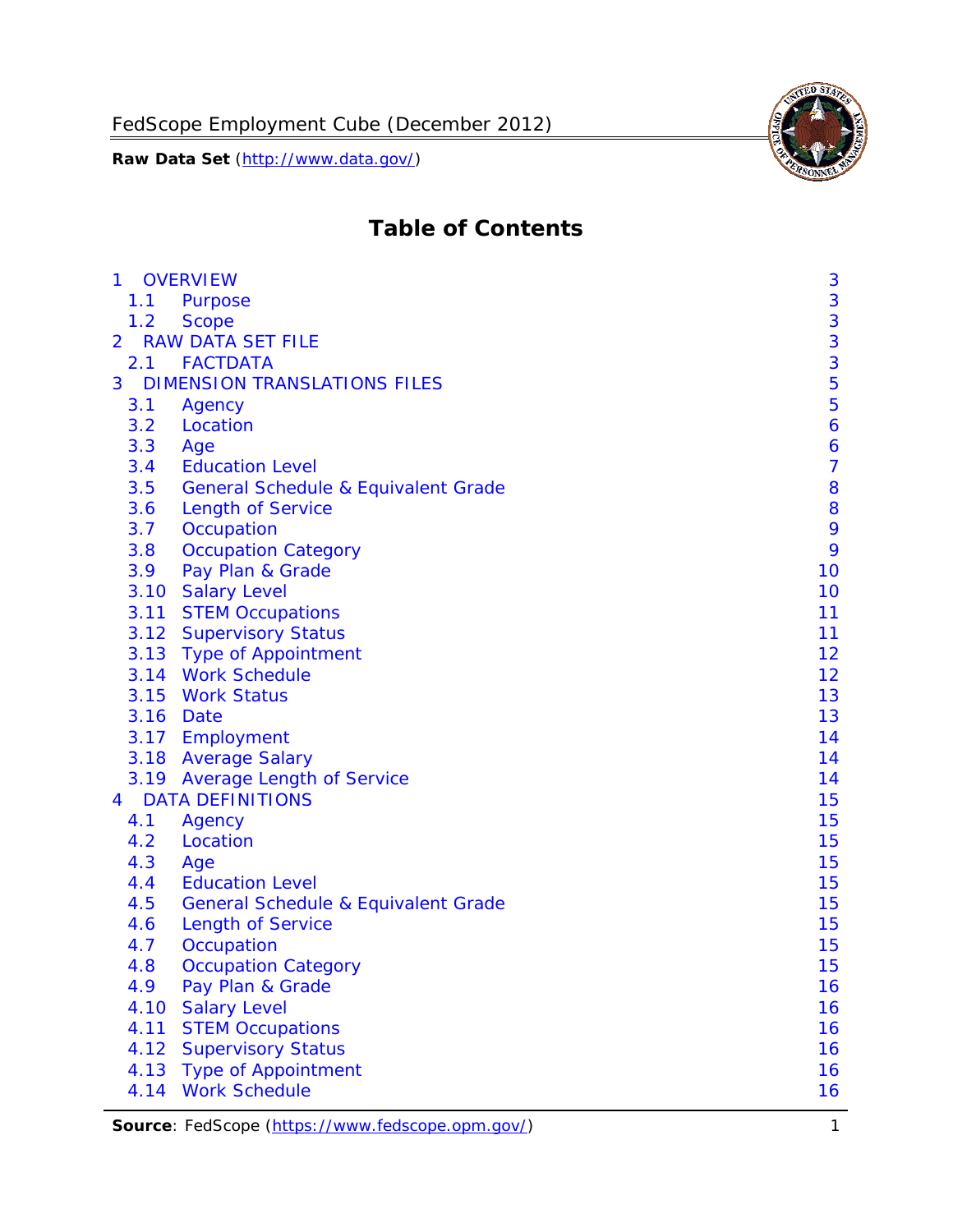FedScope Employment Cube (December 2012)

**Raw Data Set** (http://www.data.gov/)

|               | 4.15 Work Status                                    | 16 |
|---------------|-----------------------------------------------------|----|
|               | 4.16 Date                                           | 16 |
|               | 4.17 Employment                                     | 17 |
|               | 4.18 Average Salary                                 | 17 |
|               | 4.19 Average Length of Service                      | 17 |
|               | 5 APPENDIX                                          | 18 |
| 5.1           | SAS Program to Read Raw Data Sets for Data Analysis | 18 |
| $5.2^{\circ}$ | <b>FedScope General Public Web Site</b>             | 18 |

# **Listing of Tables**

| Table 2.1: FACTDATA.TXT Record Layout   | 4  |
|-----------------------------------------|----|
| Table 3.1: DTagy.txt Record Layout      | 5  |
| Table 3.2: DTloc.txt Record Layout      | 6  |
| Table 3.3: DTagelvl.txt Record Layout   | 6  |
| Table 3.4: DTedlvl.txt Record Layout    | 7  |
| Table 3.5: DTgsegrd.txt Record Layout   | 8  |
| Table 3.6: DTIoslyl.txt Record Layout   | 8  |
| Table 3.7: DTocc.txt Record Layout      | 9  |
| Table 3.8: DTpatco.txt Record Layout    | 9  |
| Table 3.9: DTppgrd.txt Record Layout    | 10 |
| Table 3.10: DTsallvl.txt Record Layout  | 10 |
| Table 3.11: DTstemocc.txt Record Layout | 11 |
| Table 3.12: DTsuper.txt Record Layout   | 11 |
| Table 3.13: DTtoa.txt Record Layout     | 12 |
| Table 3.14: DTwrksch.txt Record Layout  | 12 |
| Table 3.15: DTwkstat.txt Record Layout  | 13 |
| Table 3.16: DTdate.txt Record Layout    | 13 |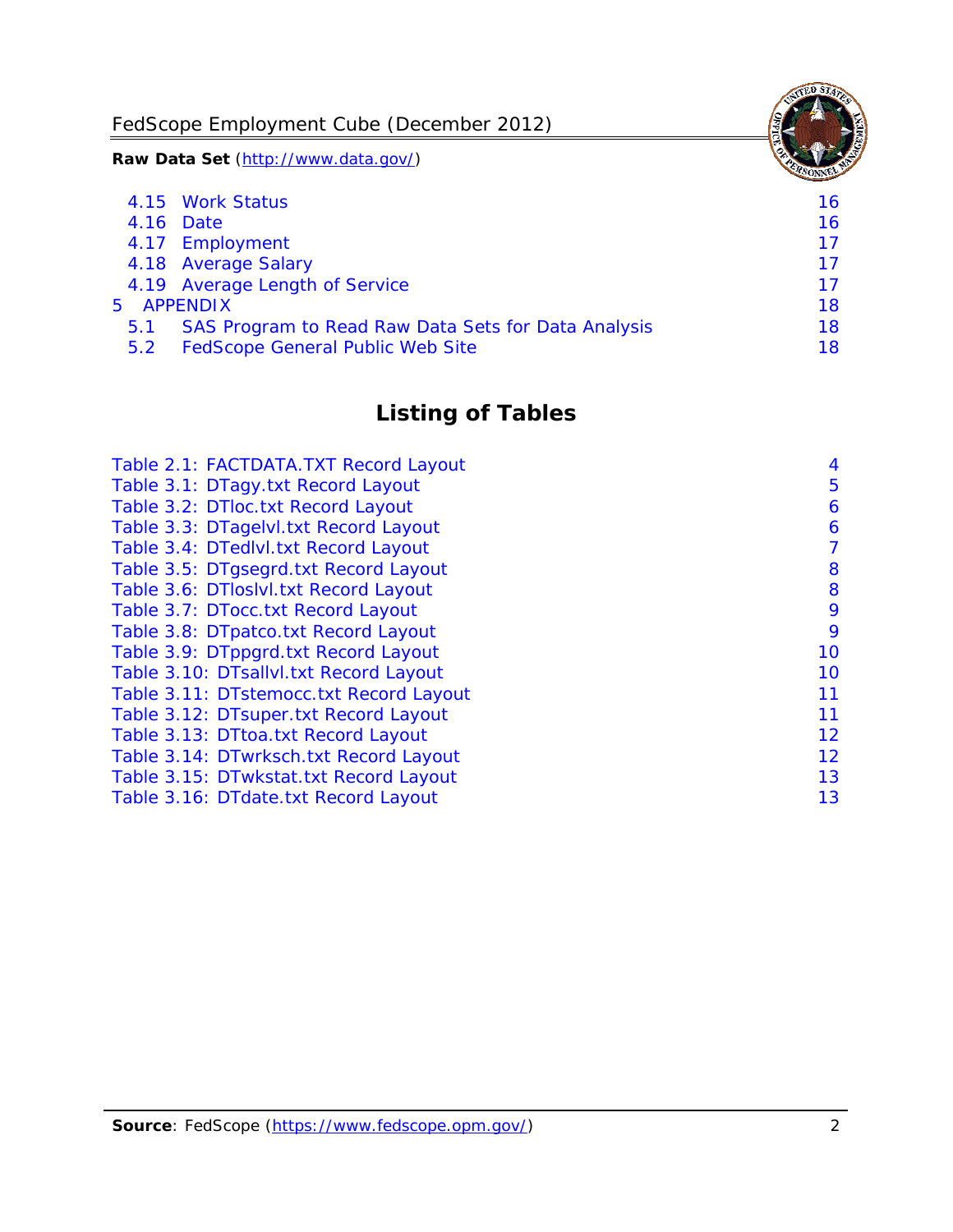# <span id="page-3-0"></span>**1 OVERVIEW**

### *1.1 Purpose*

<span id="page-3-1"></span>The purpose of this raw data set is to increase public access to high value, machine readable datasets generated by the U.S. Office of Personnel Management. The FedScope Employment Cube data sets are available via [Data.gov](http://www.data.gov/).

# <span id="page-3-2"></span>*1.2 Scope*

The scope of this raw data set includes data elements used in the creation of the FedScope Employment Cube [\(https://www.fedscope.opm.gov/\)](https://www.fedscope.opm.gov/). **NOTE**: Starting in FY 2010, the OPM Statistical Data Mart (SDM) is the source for all FedScope data. The SDM is processed data from the Enterprise Human Resources Integration (EHRI) data warehouse. Data is processed on a quarterly basis (i.e. March, June, September and December).

# <span id="page-3-3"></span>**2 RAW DATA SET FILE**

# <span id="page-3-4"></span>*2.1 FACTDATA*

This "**delimited**" (comma separated value (**CSV**)) raw data set provides employee population data as of December 2012. Each column value is separated by a "**comma**" from the next column's value and each row starts a new record. Each record contains 20 data elements. The record layout for FACTDATA.TXT is depicted in [Table 2.1](#page-4-1) below:

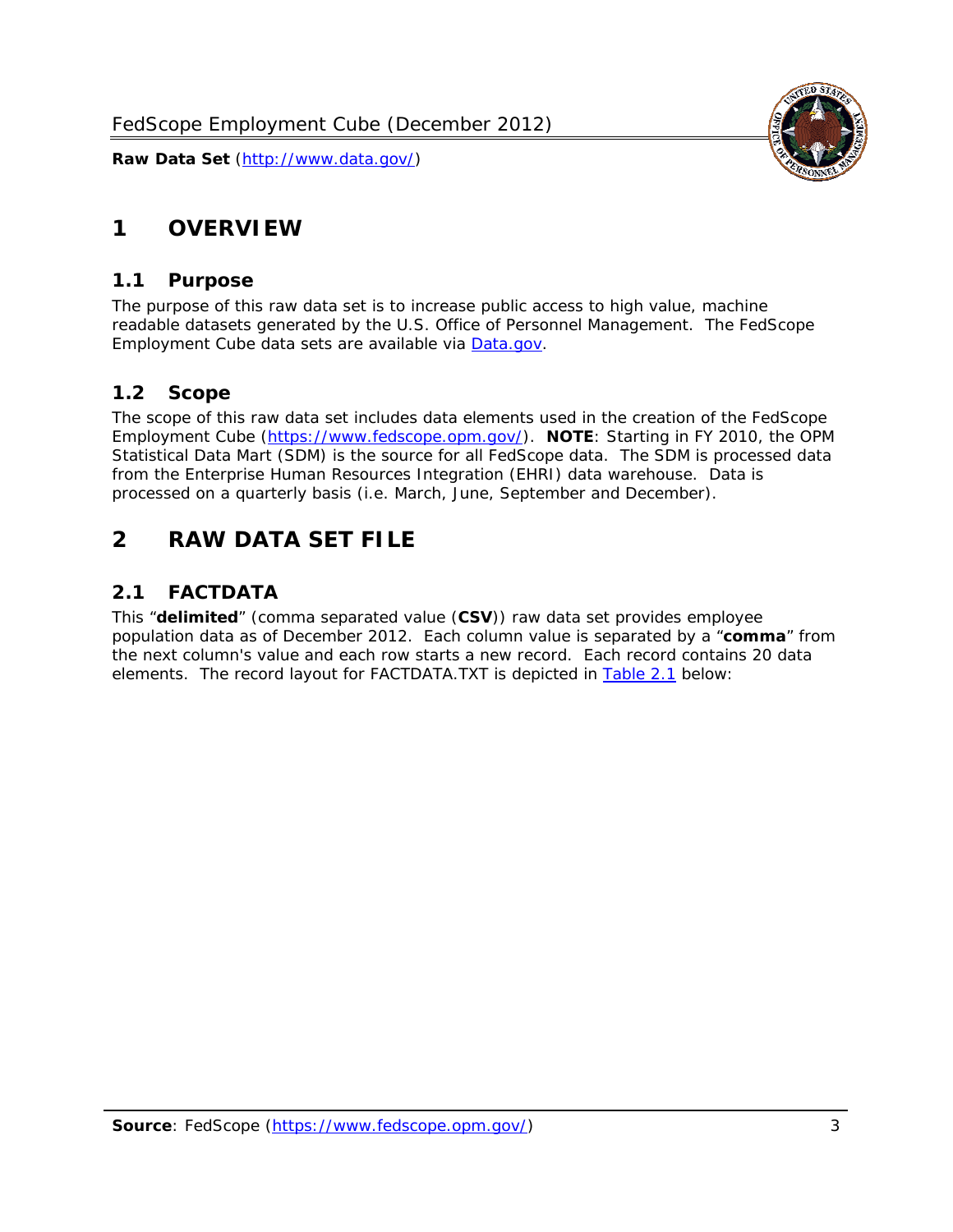

<span id="page-4-1"></span><span id="page-4-0"></span>

| Data<br><b>Column</b> | <b>DATA ELEMENT NAME</b>            | <b>CSV</b><br>Column<br><b>Name</b> | <b>CSV</b><br><b>Column</b><br><b>Format</b> |
|-----------------------|-------------------------------------|-------------------------------------|----------------------------------------------|
| 1                     | Agency                              | <b>AGYSUB</b>                       | <b>TEXT</b>                                  |
| $\overline{2}$        | Location                            | <b>LOC</b>                          | <b>TEXT</b>                                  |
| 3                     | Age                                 | <b>AGELVL</b>                       | <b>TEXT</b>                                  |
| 4                     | <b>Education Level</b>              | <b>EDLVL</b>                        | <b>TEXT</b>                                  |
| 5                     | General Schedule & Equivalent Grade | <b>GSEGRD</b>                       | <b>TEXT</b>                                  |
| 6                     | Length of Service                   | <b>LOSLVL</b>                       | <b>TEXT</b>                                  |
| 7                     | Occupation                          | OCC                                 | <b>TEXT</b>                                  |
| 8                     | Occupation Category                 | <b>PATCO</b>                        | <b>TEXT</b>                                  |
| 9                     | Pay Plan & Grade                    | <b>PPGRD</b>                        | <b>TEXT</b>                                  |
| 10                    | Salary Level                        | <b>SALLVL</b>                       | <b>TEXT</b>                                  |
| 11                    | <b>STEM Occupations</b>             | <b>STEMOCC</b>                      | <b>TEXT</b>                                  |
| 12                    | <b>Supervisory Status</b>           | <b>SUPERVIS</b>                     | <b>TEXT</b>                                  |
| 13                    | Type of Appointment                 | <b>TOA</b>                          | <b>TEXT</b>                                  |
| 14                    | Work Schedule                       | <b>WORKSCH</b>                      | <b>TEXT</b>                                  |
| 15                    | Work Status                         | <b>WORKSTAT</b>                     | TEXT                                         |
| 16                    | Date (e.g. 201212)                  | <b>DATECODE</b>                     | <b>TEXT</b>                                  |
| 17                    | Employment                          | <b>EMPLOYMENT</b>                   | <b>NUMERIC</b>                               |
| 18                    | Average Salary                      | <b>SALARY</b>                       | <b>NUMERIC</b>                               |
| 19                    | Average Length of Service           | <b>LOS</b>                          | <b>NUMERIC</b>                               |
|                       | <b>Total Records: 2,096,311</b>     |                                     |                                              |

#### **Table 2.1: FACTDATA.TXT Record Layout**

**NOTE**: If importing this table (data set) into Excel, change the "column data format" for columns 1-17 from "General" to "Text". Columns 18-20 can be imported as "General" data format. In Excel, the "General" data format converts numeric values to numbers. Columns 1-17 are TEXT fields; Columns 18-20 are NUMERIC fields.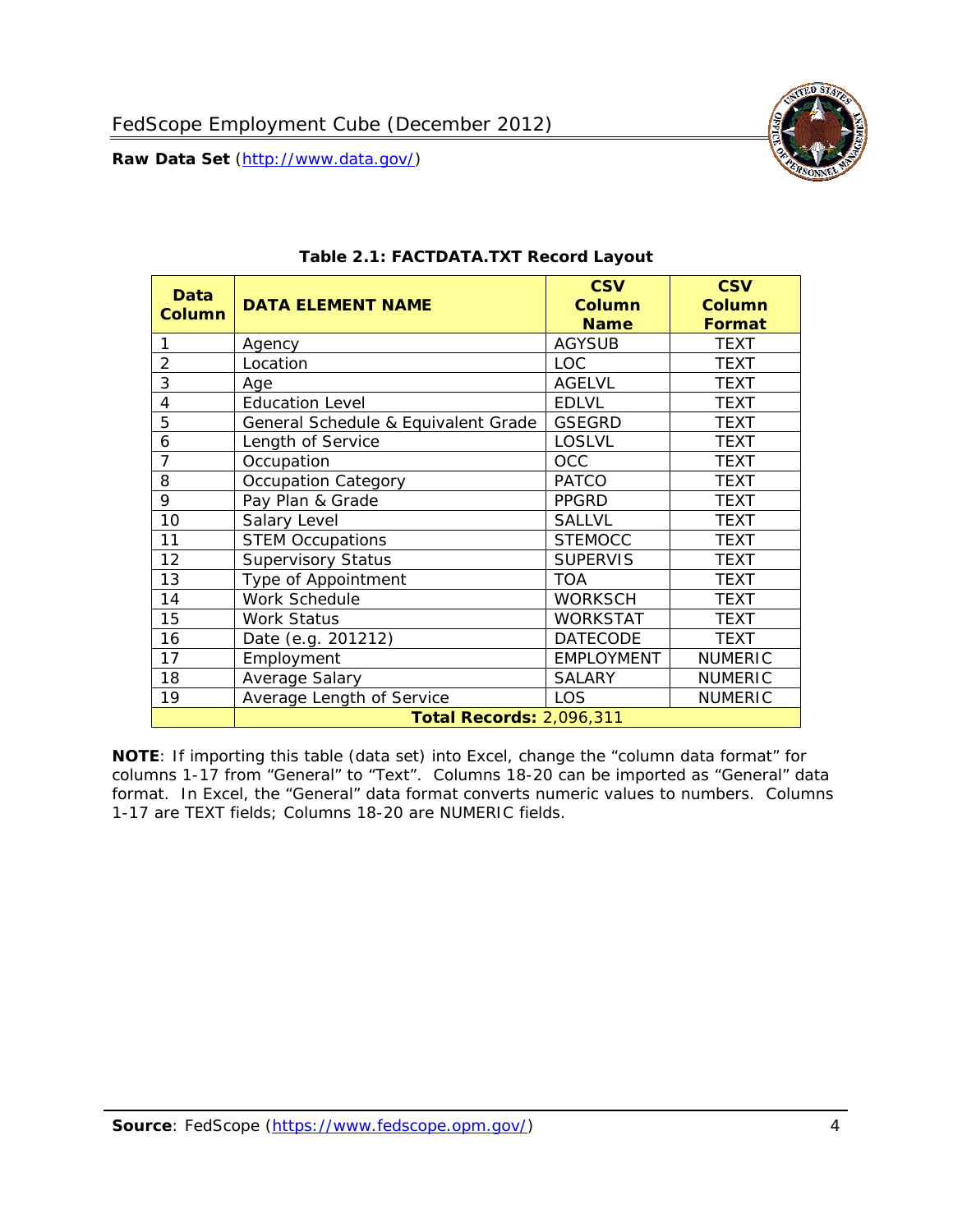

# <span id="page-5-0"></span>**3 DIMENSION TRANSLATIONS FILES**

#### <span id="page-5-1"></span>*3.1 Agency*

<span id="page-5-3"></span><span id="page-5-2"></span>This "**delimited**" (comma separated value (**CSV**)) data file provides translations for the agency data element contained in the employee population data file (FACTDATA.TXT). See [Table 2.1.](#page-4-1) Each column value is separated by a "**comma**" from the next column's value and each row starts a new record. Each record contains 6 data elements. The record layout for DTagy.txt is depicted in [Table 3.1](#page-5-3) below:

| Data<br><b>Column</b>     | <b>DATA ELEMENT NAME</b>       | <b>CSV</b><br><b>Column</b><br><b>Name</b> | <b>CSV</b><br>Column<br><b>Format</b> |
|---------------------------|--------------------------------|--------------------------------------------|---------------------------------------|
|                           | Agency Type                    | <b>AGYTYP</b>                              | <b>TEXT</b>                           |
| 2                         | <b>Agency Type Translation</b> | <b>AGYTYPT</b>                             | <b>TEXT</b>                           |
| 3                         | Agency                         | AGY                                        | <b>TEXT</b>                           |
|                           | <b>Agency Translation</b>      | <b>AGYT</b>                                | <b>TEXT</b>                           |
| -5                        | Agency Sub element             | <b>AGYSUB</b>                              | <b>TEXT</b>                           |
|                           | Agency Sub element Translation | <b>AGYSUBT</b>                             | <b>TEXT</b>                           |
| <b>Total Records: 540</b> |                                |                                            |                                       |

#### **Table 3.1: DTagy.txt Record Layout**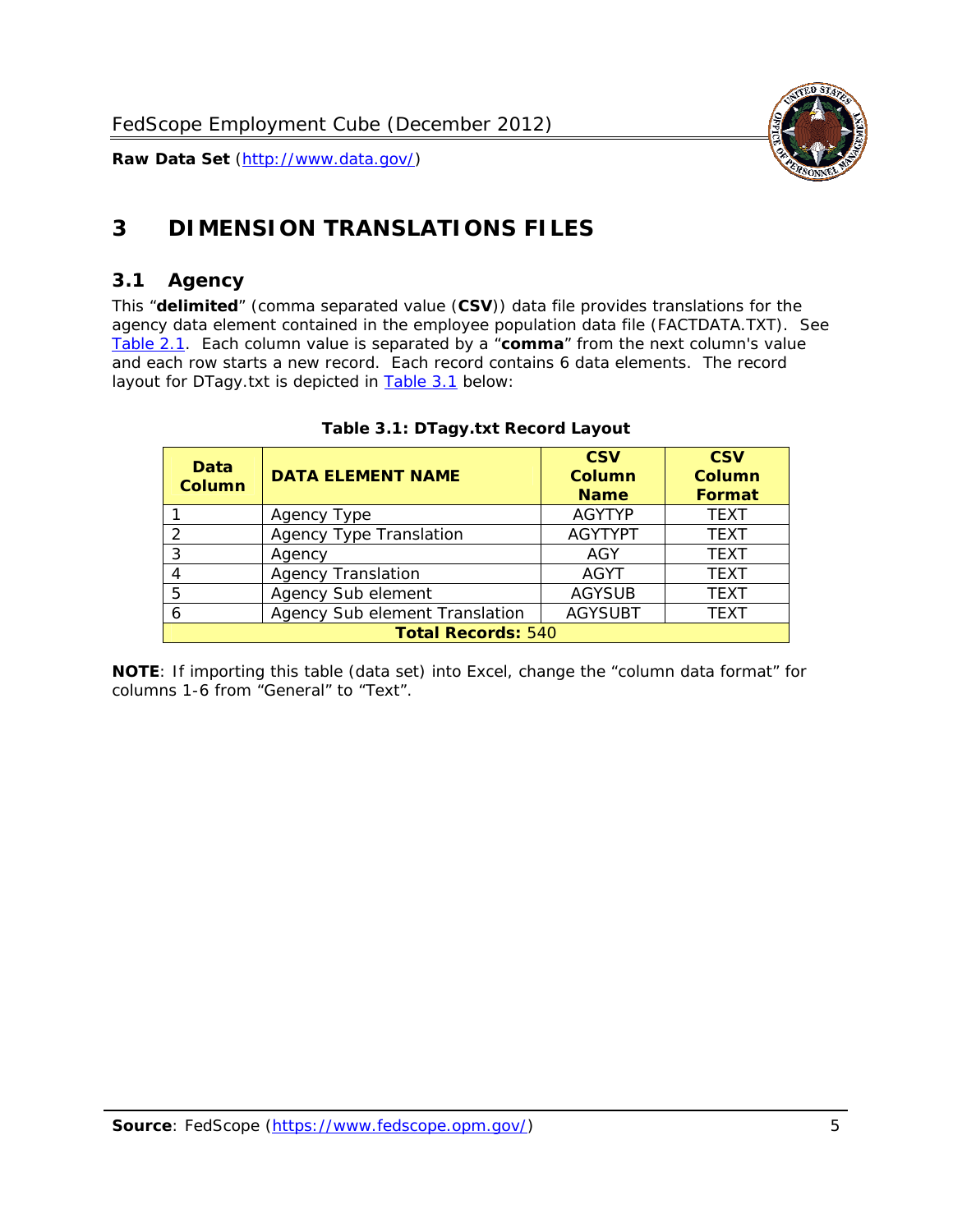

## <span id="page-6-0"></span>*3.2 Location*

<span id="page-6-4"></span><span id="page-6-2"></span>This "**delimited**" (comma separated value (**CSV**)) data file provides translations for the location data element contained in the employee population data file (FACTDATA.TXT). See [Table 2.1.](#page-4-1) Each column value is separated by a "**comma**" from the next column's value and each row starts a new record. Each record contains 4 data elements. The record layout for DTloc.txt is depicted in [Table 3.2](#page-6-4) below:

| Data<br><b>Column</b>     | <b>DATA ELEMENT NAME</b>         | <b>CSV</b><br>Column<br><b>Name</b> | <b>CSV</b><br><b>Column</b><br><b>Format</b> |
|---------------------------|----------------------------------|-------------------------------------|----------------------------------------------|
|                           | Location Type                    | <b>LOCTYP</b>                       | <b>TEXT</b>                                  |
|                           | Location Type Translation        | <b>LOCTYPT</b>                      | <b>TEXT</b>                                  |
| ົ                         | State/Country                    | <b>LOC</b>                          | <b>TFXT</b>                                  |
|                           | <b>State/Country Translation</b> | LOCT                                | <b>TFXT</b>                                  |
| <b>Total Records: 221</b> |                                  |                                     |                                              |

#### **Table 3.2: DTloc.txt Record Layout**

**NOTE**: If importing this table (data set) into Excel, change the "column data format" for columns 1-4 from "General" to "Text".

#### <span id="page-6-1"></span>*3.3 Age*

<span id="page-6-5"></span><span id="page-6-3"></span>This "**delimited**" (comma separated value (**CSV**)) data file provides translations for the age data element contained in the employee population data file (FACTDATA.TXT). See [Table](#page-4-1) [2.1](#page-4-1). Each column value is separated by a "**comma**" from the next column's value and each row starts a new record. Each record contains 2 data elements. The record layout for DTagelvl.txt is depicted in **[Table 3.3](#page-6-5)** below:

| Data<br>Column           | <b>DATA ELEMENT NAME</b> | <b>CSV</b><br>Column<br><b>Name</b> | <b>CSV</b><br>Column<br>Format |
|--------------------------|--------------------------|-------------------------------------|--------------------------------|
|                          | Aae                      | AGFI VI                             | TFXT                           |
|                          | Age Translation          | AGFI VI T                           | TFXT                           |
| <b>Total Records: 12</b> |                          |                                     |                                |

#### **Table 3.3: DTagelvl.txt Record Layout**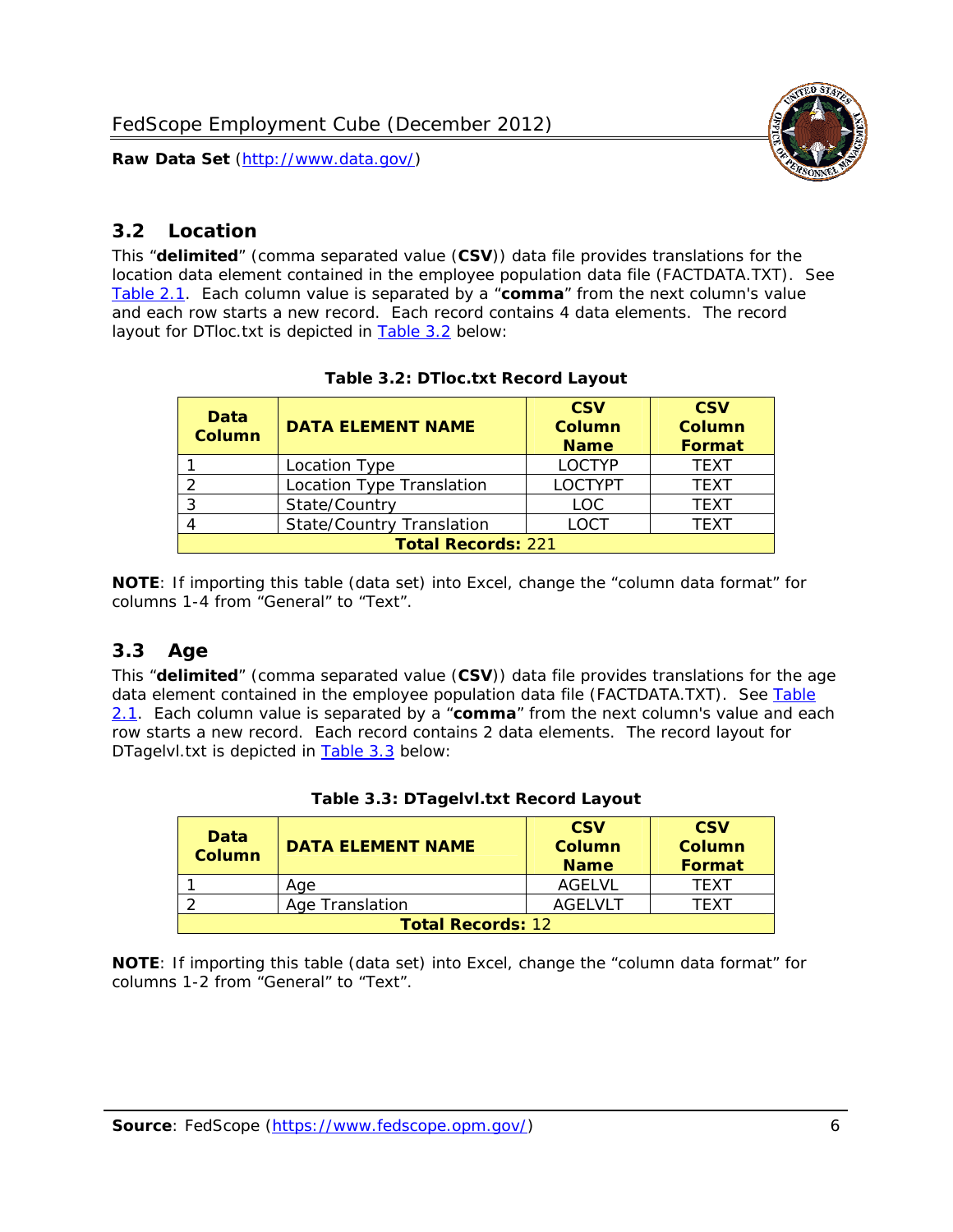

## <span id="page-7-0"></span>*3.4 Education Level*

<span id="page-7-2"></span><span id="page-7-1"></span>This "**delimited**" (comma separated value (**CSV**)) data file provides translations for the education level data element contained in the employee population data file (FACTDATA.TXT). See [Table 2.1](#page-4-1). Each column value is separated by a "**comma**" from the next column's value and each row starts a new record. Each record contains 4 data elements. The record layout for DTedlvl.txt is depicted in [Table 3.4](#page-7-2) below:

| Data<br><b>Column</b>    | <b>DATA ELEMENT NAME</b>                | <b>CSV</b><br><b>Column</b><br><b>Name</b> | <b>CSV</b><br><b>Column</b><br><b>Format</b> |
|--------------------------|-----------------------------------------|--------------------------------------------|----------------------------------------------|
|                          | <b>Education Level Type</b>             | <b>EDLVLTYP</b>                            | <b>TEXT</b>                                  |
|                          | <b>Education Level Type Translation</b> | <b>EDLVLTYPT</b>                           | <b>TEXT</b>                                  |
|                          | <b>Education Level</b>                  | <b>EDLVL</b>                               | <b>TEXT</b>                                  |
|                          | <b>Education Level Translation</b>      | <b>EDLVLT</b>                              | <b>TEXT</b>                                  |
| <b>Total Records: 24</b> |                                         |                                            |                                              |

#### **Table 3.4: DTedlvl.txt Record Layout**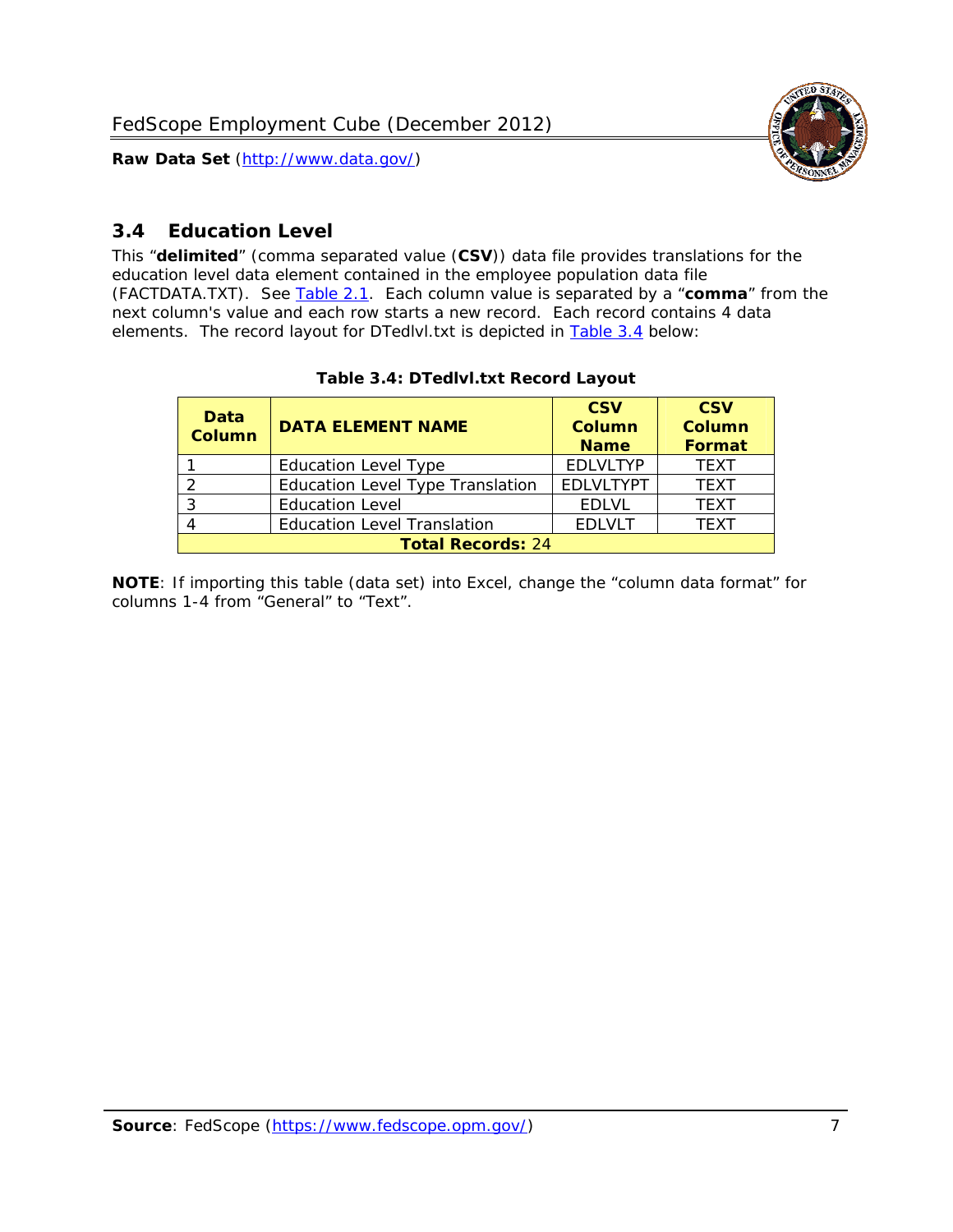

<span id="page-8-0"></span>

This "**delimited**" (comma separated value (**CSV**)) data file provides translations for the general schedule & equivalent grade data element contained in the employee population data file (FACTDATA.TXT). See [Table 2.1](#page-4-1). Each column value is separated by a "**comma**" from the next column's value and each row starts a new record. Each record contains 1 data element. The record layout for DTgsegrd.txt is depicted in [Table 3.5](#page-8-4) below:

#### **Table 3.5: DTgsegrd.txt Record Layout**

<span id="page-8-4"></span><span id="page-8-2"></span>

| Data<br>Column           | <b>DATA ELEMENT NAME</b>            | <b>CSV</b><br>Column<br><b>Name</b> | <b>CSV</b><br>Column<br>Format |
|--------------------------|-------------------------------------|-------------------------------------|--------------------------------|
|                          | General Schedule & Equivalent Grade | GSFGRD                              | <b>TFXT</b>                    |
| <b>Total Records: 17</b> |                                     |                                     |                                |

**NOTE**: If importing this table (data set) into Excel, change the "column data format" for column 1-from "General" to "Text".

#### <span id="page-8-1"></span>*3.6 Length of Service*

<span id="page-8-5"></span><span id="page-8-3"></span>This "**delimited**" (comma separated value (**CSV**)) data file provides translations for the length of service data element contained in the employee population data file (FACTDATA.TXT). See [Table 2.1](#page-4-1). Each column value is separated by a "**comma**" from the next column's value and each row starts a new record. Each record contains 2 data elements. The record layout for DTloslvl.txt is depicted in [Table 3.6](#page-8-5) below:

| Data<br><b>Column</b>    | <b>DATA ELEMENT NAME</b>      | <b>CSV</b><br><b>Column</b><br><b>Name</b> | <b>CSV</b><br>Column<br>Format |
|--------------------------|-------------------------------|--------------------------------------------|--------------------------------|
|                          | Length of Service             | LOSLVL                                     | TFXT                           |
|                          | Length of Service Translation | LOSI VLT                                   | TFXT                           |
| <b>Total Records: 11</b> |                               |                                            |                                |

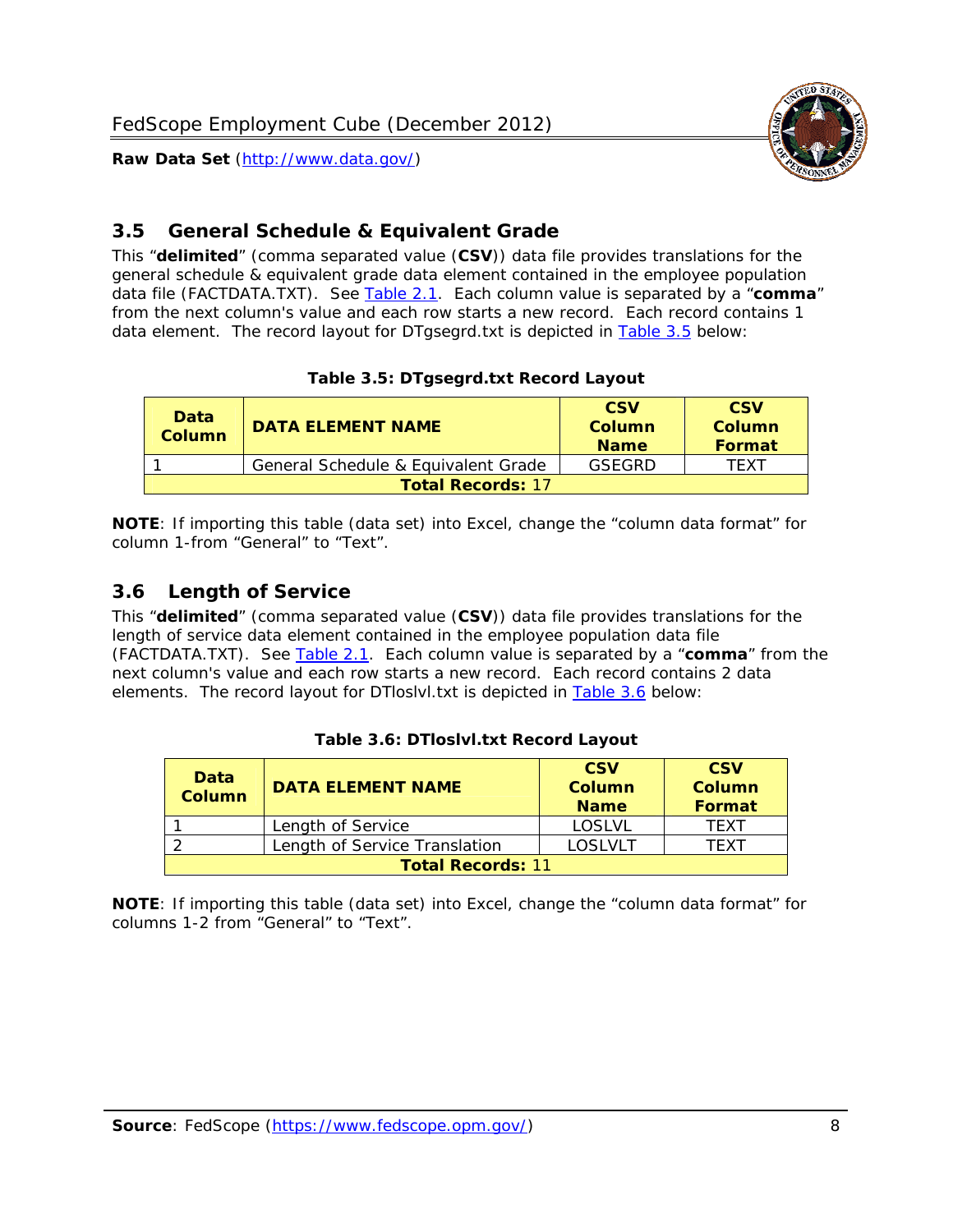

## <span id="page-9-0"></span>*3.7 Occupation*

<span id="page-9-4"></span>This "**delimited**" (comma separated value (**CSV**)) data file provides translations for the occupation data element contained in the employee population data file (FACTDATA.TXT). See [Table 2.1](#page-4-1). Each column value is separated by a "**comma**" from the next column's value and each row starts a new record. Each record contains 6 data elements. The record layout for DTocc.txt is depicted in [Table 3.7](#page-9-4) below:

<span id="page-9-2"></span>

| Data<br><b>Column</b>     | <b>DATA ELEMENT NAME</b>             | <b>CSV</b><br>Column<br><b>Name</b> | <b>CSV</b><br><b>Column</b><br><b>Format</b> |
|---------------------------|--------------------------------------|-------------------------------------|----------------------------------------------|
|                           | Occupation Type                      | <b>OCCTYP</b>                       | <b>TEXT</b>                                  |
|                           | Occupation Type Translation          | <b>OCCTYPT</b>                      | <b>TEXT</b>                                  |
| ာ                         | <b>Occupation Family</b>             | <b>OCCFAM</b>                       | <b>TEXT</b>                                  |
|                           | <b>Occupation Family Translation</b> | <b>OCCFAMT</b>                      | <b>TEXT</b>                                  |
| 5                         | Occupation                           | <b>OCC</b>                          | <b>TEXT</b>                                  |
|                           | <b>Occupation Translation</b>        | <b>OCCT</b>                         | <b>TEXT</b>                                  |
| <b>Total Records: 685</b> |                                      |                                     |                                              |

#### **Table 3.7: DTocc.txt Record Layout**

**NOTE**: If importing this table (data set) into Excel, change the "column data format" for columns 1-6 from "General" to "Text".

#### <span id="page-9-1"></span>*3.8 Occupation Category*

<span id="page-9-5"></span>This "**delimited**" (comma separated value (**CSV**)) data file provides translations for the occupation category data element contained in the employee population data file (FACTDATA.TXT). See [Table 2.1](#page-4-1). Each column value is separated by a "**comma**" from the next column's value and each row starts a new record. Each record contains 2 data elements. The record layout for DTpatco.txt is depicted in [Table 3.8](#page-9-5) below:

<span id="page-9-3"></span>

| Data<br><b>Column</b>   | <b>DATA ELEMENT NAME</b>        | <b>CSV</b><br>Column<br><b>Name</b> | <b>CSV</b><br>Column<br>Format |  |
|-------------------------|---------------------------------|-------------------------------------|--------------------------------|--|
|                         | <b>Occupation Category</b>      | <b>PATCO</b>                        | <b>TFXT</b>                    |  |
|                         | Occupation Category Translation | <b>PATCOT</b>                       | TFXT                           |  |
| <b>Total Records: 7</b> |                                 |                                     |                                |  |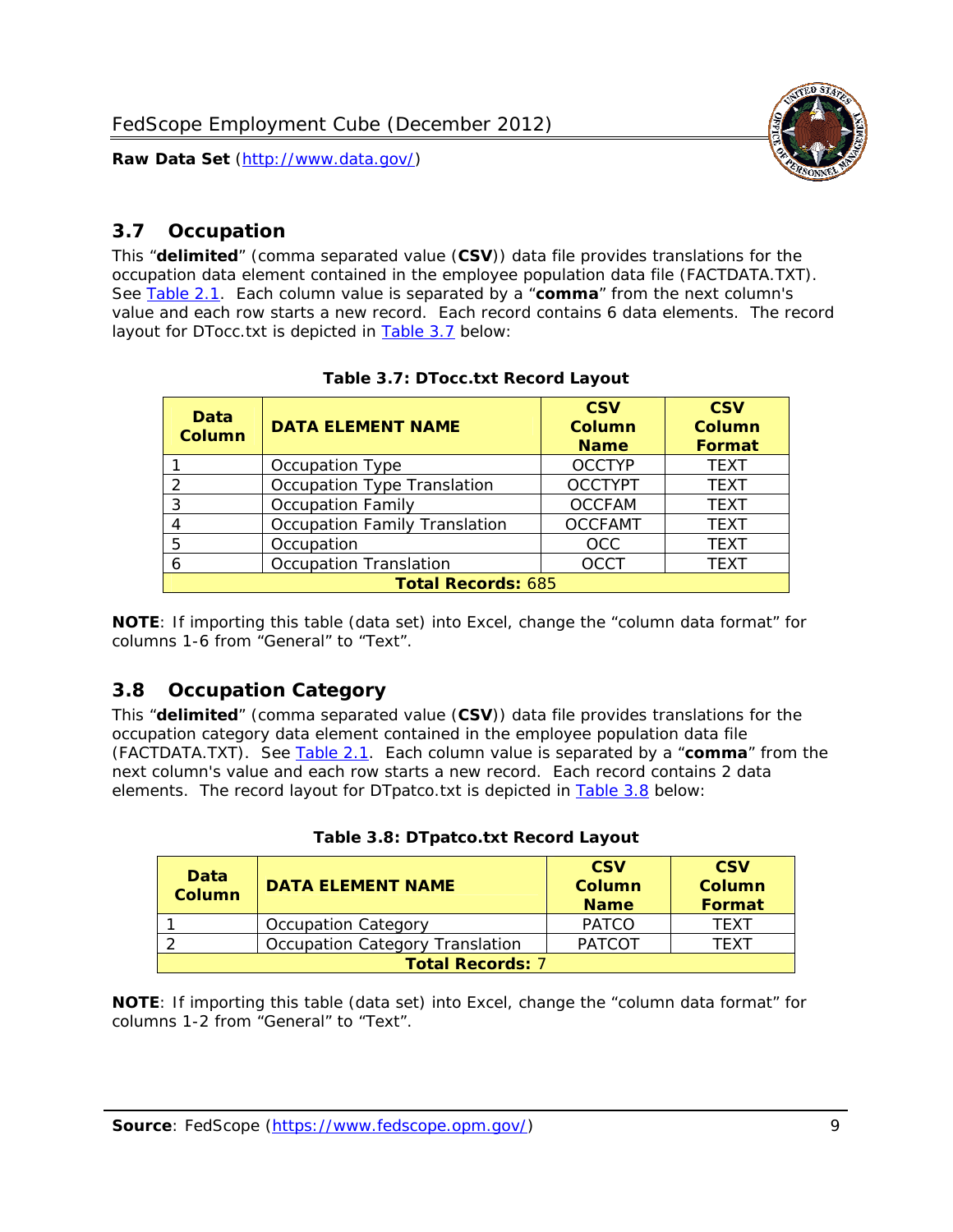

## <span id="page-10-0"></span>*3.9 Pay Plan & Grade*

<span id="page-10-4"></span>This "**delimited**" (comma separated value (**CSV**)) data file provides translations for the pay plan & grade data element contained in the employee population data file (FACTDATA.TXT). See [Table 2.1](#page-4-1). Each column value is separated by a "**comma**" from the next column's value and each row starts a new record. Each record contains 7 data elements. The record layout for DTppgrd.txt is depicted in **Table 3.9** below:

<span id="page-10-2"></span>

| Data<br><b>Column</b>       | <b>DATA ELEMENT NAME</b>   | <b>CSV</b><br>Column<br><b>Name</b> | <b>CSV</b><br>Column<br><b>Format</b> |  |
|-----------------------------|----------------------------|-------------------------------------|---------------------------------------|--|
|                             | Pay Plan Type              | <b>PPTYP</b>                        | <b>TEXT</b>                           |  |
| $\mathcal{P}$               | Pay Plan Type Translation  | <b>PPTYPT</b>                       | <b>TEXT</b>                           |  |
| 3                           | Pay Plan Group             | <b>PPGROUP</b>                      | <b>TEXT</b>                           |  |
|                             | Pay Plan Group Translation | <b>PPGROUPT</b>                     | <b>TEXT</b>                           |  |
| 5                           | Pay Plan                   | <b>PAYPLAN</b>                      | <b>TEXT</b>                           |  |
| 6                           | Pay Plan Translation       | PAYPLANT                            | <b>TEXT</b>                           |  |
|                             | Pay Plan & Grade           | <b>PPGRD</b>                        | <b>TEXT</b>                           |  |
| <b>Total Records: 1,046</b> |                            |                                     |                                       |  |

#### **Table 3.9: DTppgrd.txt Record Layout**

**NOTE**: If importing this table (data set) into Excel, change the "column data format" for columns 1-7 from "General" to "Text".

# <span id="page-10-1"></span>*3.10 Salary Level*

<span id="page-10-5"></span><span id="page-10-3"></span>This "**delimited**" (comma separated value (**CSV**)) data file provides translations for the salary level data element contained in the employee population data file (FACTDATA.TXT). See [Table 2.1](#page-4-1). Each column value is separated by a "**comma**" from the next column's value and each row starts a new record. Each record contains 2 data elements. The record layout for DTsallvl.txt is depicted in [Table 3.10](#page-10-5) below:

| <b>Data</b><br>Column    | <b>DATA ELEMENT NAME</b>        | <b>CSV</b><br>Column<br><b>Name</b> | <b>CSV</b><br>Column<br><b>Format</b> |
|--------------------------|---------------------------------|-------------------------------------|---------------------------------------|
|                          | Salary Level                    | <b>SALLVL</b>                       | TFXT                                  |
|                          | <b>Salary Level Translation</b> | SAI I VI T                          | TEXT                                  |
| <b>Total Records: 19</b> |                                 |                                     |                                       |

| Table 3.10: DTsallvl.txt Record Layout |  |
|----------------------------------------|--|
|----------------------------------------|--|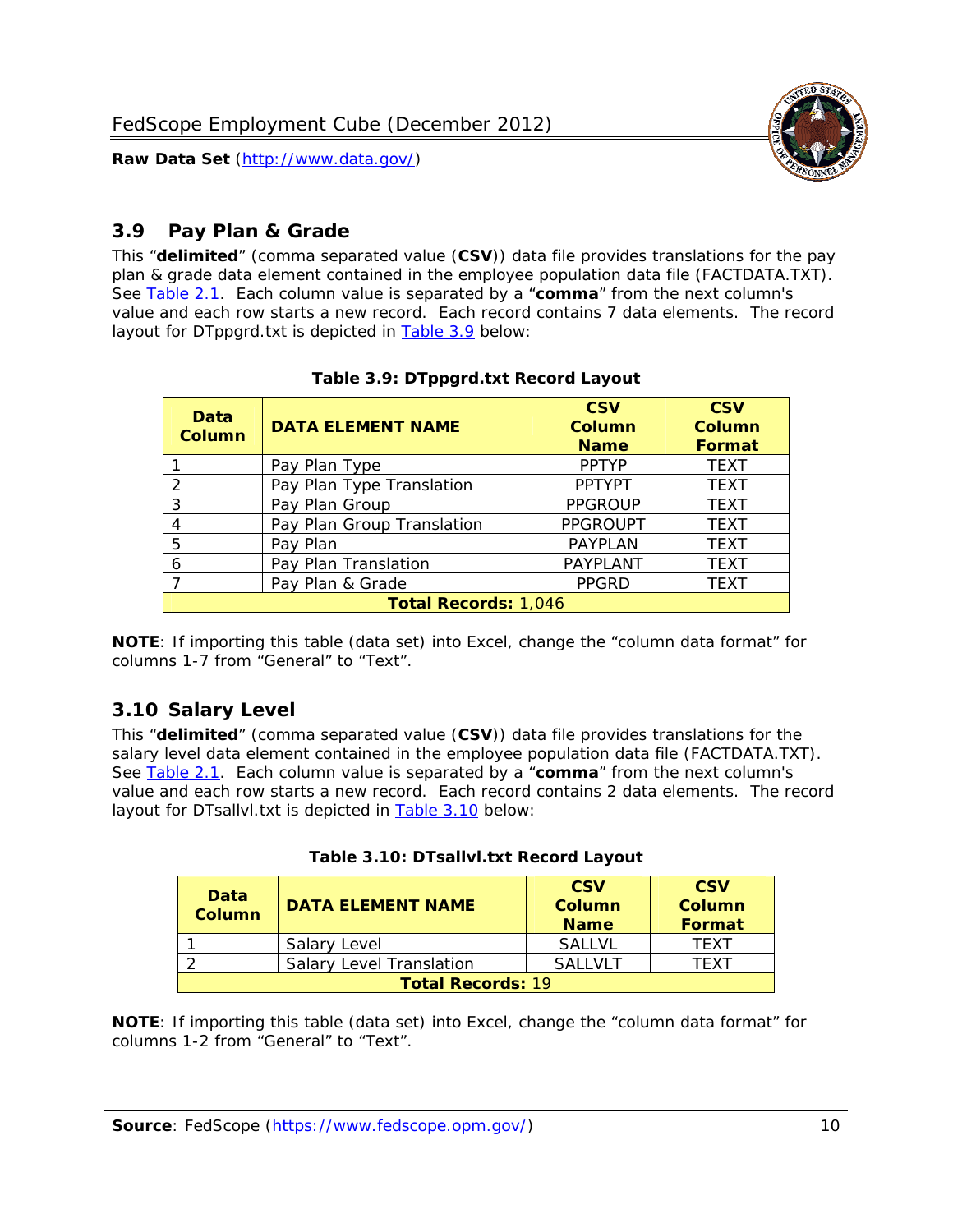

## <span id="page-11-0"></span>*3.11 STEM Occupations*

<span id="page-11-4"></span>This "**delimited**" (comma separated value (**CSV**)) data file provides translations for the STEM occupations data element contained in the employee population data file (FACTDATA.TXT). See [Table 2.1](#page-4-1). Each column value is separated by a "**comma**" from the next column's value and each row starts a new record. Each record contains 6 data elements. The record layout for DTstemocc.txt is depicted in [Table 3.11](#page-11-4) below:

<span id="page-11-2"></span>

| <b>Data</b><br><b>Column</b> | <b>DATA ELEMENT NAME</b>                     | <b>CSV</b><br><b>Column</b><br><b>Name</b> | <b>CSV</b><br><b>Column</b><br>Format |  |  |
|------------------------------|----------------------------------------------|--------------------------------------------|---------------------------------------|--|--|
|                              | <b>STEM Occupation Aggregate</b>             | <b>STEMAGG</b>                             | <b>TEXT</b>                           |  |  |
|                              | <b>STEM Occupation Aggregate Translation</b> | <b>STEMAGGT</b>                            | <b>TEXT</b>                           |  |  |
| 3                            | <b>STEM Occupation Type</b>                  | <b>STEMTYP</b>                             | <b>TFXT</b>                           |  |  |
|                              | <b>STEM Occupation Type Translation</b>      | <b>STEMTYPT</b>                            | <b>TEXT</b>                           |  |  |
| 5                            | <b>STEM Occupation</b>                       | <b>STEMOCC</b>                             | <b>TEXT</b>                           |  |  |
|                              | <b>STEM Occupation Translation</b>           | <b>STEMOCCT</b>                            | <b>TEXT</b>                           |  |  |
| <b>Total Records: 69</b>     |                                              |                                            |                                       |  |  |

#### **Table 3.11: DTstemocc.txt Record Layout**

**NOTE**: If importing this table (data set) into Excel, change the "column data format" for columns 1-6 from "General" to "Text".

# <span id="page-11-1"></span>*3.12 Supervisory Status*

This "**delimited**" (comma separated value (**CSV**)) data file provides translations for the supervisory status data element contained in the employee population data file (FACTDATA.TXT). See [Table 2.1](#page-4-1). Each column value is separated by a "**comma**" from the next column's value and each row starts a new record. Each record contains 4 data elements. The record layout for DTsuper.txt is depicted in [Table 3.12](#page-11-5) below:

<span id="page-11-5"></span><span id="page-11-3"></span>

| Data<br><b>Column</b> | <b>DATA ELEMENT NAME</b>              | <b>CSV</b><br>Column<br><b>Name</b> | <b>CSV</b><br><b>Column</b><br>Format |
|-----------------------|---------------------------------------|-------------------------------------|---------------------------------------|
|                       | <b>Supervisory Status Type</b>        | <b>SUPFRTYP</b>                     | <b>TEXT</b>                           |
|                       | Supervisory Status Type Translation   | <b>SUPERTYPT</b>                    | <b>TEXT</b>                           |
|                       | <b>Supervisory Status</b>             | <b>SUPERVIS</b>                     | <b>TEXT</b>                           |
|                       | <b>Supervisory Status Translation</b> | <b>SUPERVIST</b>                    | <b>TEXT</b>                           |
|                       | <b>Total Records: 7</b>               |                                     |                                       |

|  | Table 3.12: DTsuper.txt Record Layout |  |
|--|---------------------------------------|--|
|--|---------------------------------------|--|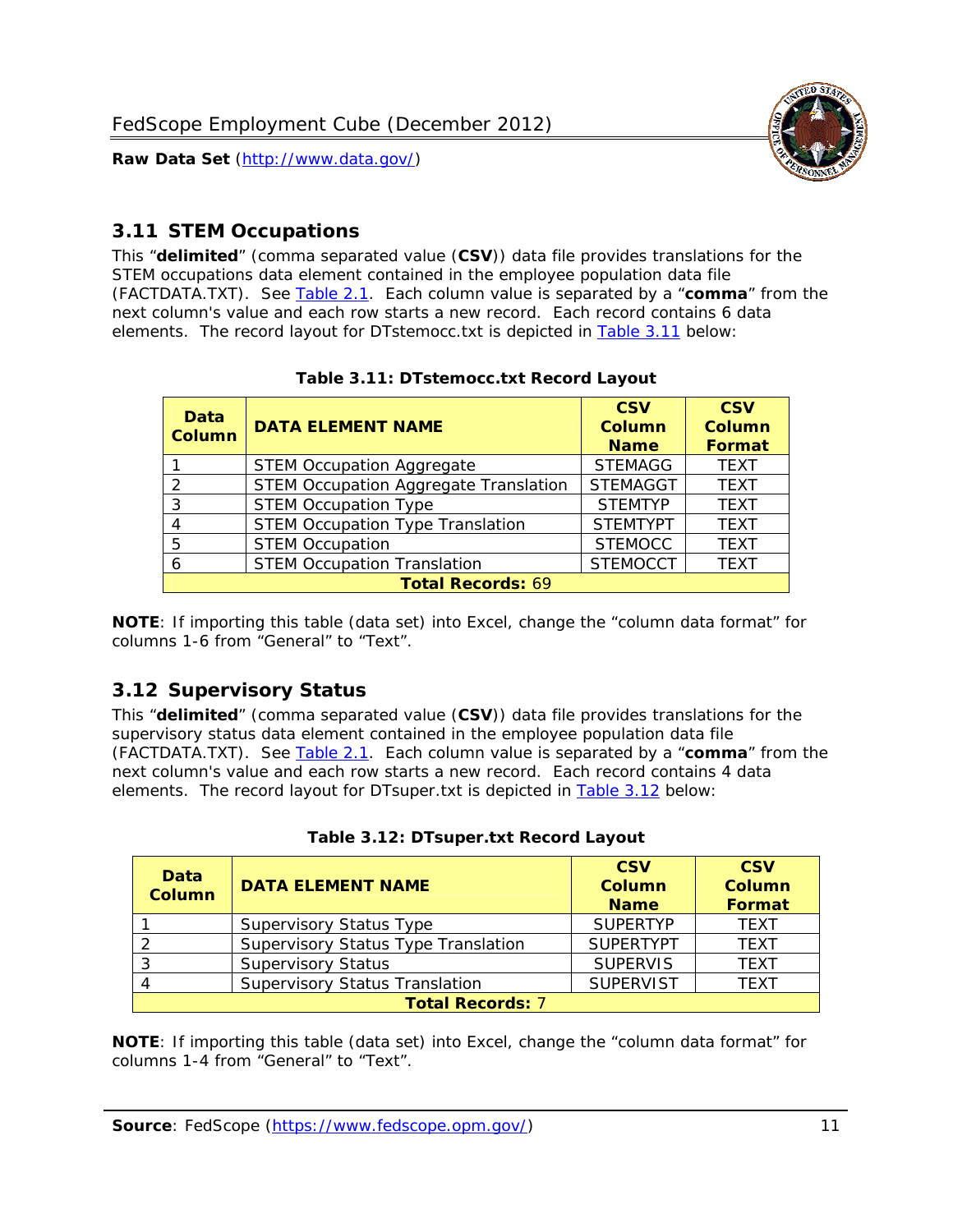

## <span id="page-12-0"></span>*3.13 Type of Appointment*

This "**delimited**" (comma separated value (**CSV**)) data file provides translations for the type of appointment data element contained in the employee population data file (FACTDATA.TXT). See [Table 2.1](#page-4-1). Each column value is separated by a "**comma**" from the next column's value and each row starts a new record. Each record contains 4 data elements. The record layout for DTtoa.txt is depicted in [Table 3.13](#page-12-4) below:

<span id="page-12-4"></span><span id="page-12-2"></span>

| Data<br><b>Column</b> | <b>DATA ELEMENT NAME</b>             | <b>CSV</b><br><b>Column</b><br><b>Name</b> | <b>CSV</b><br><b>Column</b><br>Format |
|-----------------------|--------------------------------------|--------------------------------------------|---------------------------------------|
|                       | Type of Appointment Type             | <b>TOATYP</b>                              | <b>TEXT</b>                           |
|                       | Type of Appointment Type Translation | <b>TOATYPT</b>                             | <b>TEXT</b>                           |
|                       | Type of Appointment                  | TOA                                        | <b>TEXT</b>                           |
|                       | Type of Appointment Translation      | TOAT                                       | <b>TFXT</b>                           |
|                       | <b>Total Records: 21</b>             |                                            |                                       |

#### **Table 3.13: DTtoa.txt Record Layout**

**NOTE**: If importing this table (data set) into Excel, change the "column data format" for columns 1-4 from "General" to "Text".

#### <span id="page-12-1"></span>*3.14 Work Schedule*

<span id="page-12-5"></span>This "**delimited**" (comma separated value (**CSV**)) data file provides translations for the work schedule data element contained in the employee population data file (FACTDATA.TXT). See [Table 2.1](#page-4-1). Each column value is separated by a "**comma**" from the next column's value and each row starts a new record. Each record contains 4 data elements. The record layout for DTwrksch.txt is depicted in [Table 3.14](#page-12-5) below:

<span id="page-12-3"></span>

| Data<br>Column           | <b>DATA ELEMENT NAME</b>       | <b>CSV</b><br><b>Column</b><br><b>Name</b> | <b>CSV</b><br>Column<br>Format |  |  |
|--------------------------|--------------------------------|--------------------------------------------|--------------------------------|--|--|
|                          | Work Schedule Type             | <b>WSTYP</b>                               | <b>TEXT</b>                    |  |  |
|                          | Work Schedule Type Translation | <b>WSTYPT</b>                              | <b>TFXT</b>                    |  |  |
| 3                        | Work Schedule                  | <b>WORKSCH</b>                             | <b>TFXT</b>                    |  |  |
|                          | Work Schedule Translation      | <b>WORKSCHT</b>                            | <b>TEXT</b>                    |  |  |
| <b>Total Records: 12</b> |                                |                                            |                                |  |  |

|  | Table 3.14: DTwrksch.txt Record Layout |  |
|--|----------------------------------------|--|
|  |                                        |  |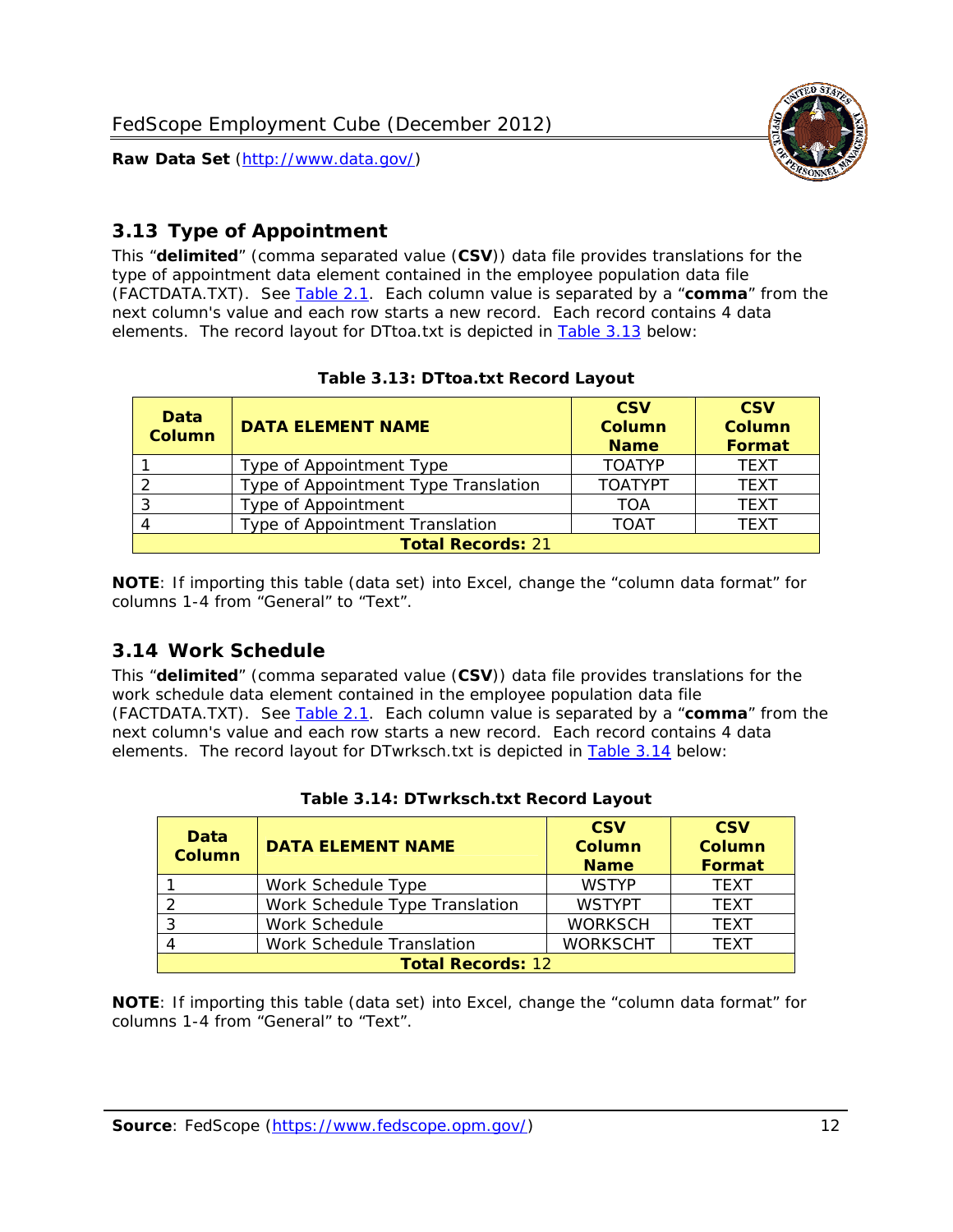

#### <span id="page-13-0"></span>*3.15 Work Status*

<span id="page-13-4"></span><span id="page-13-2"></span>This "**delimited**" (comma separated value (**CSV**)) data file provides translations for the work status data element contained in the employee population data file (FACTDATA.TXT). See [Table 2.1](#page-4-1). Each column value is separated by a "**comma**" from the next column's value and each row starts a new record. Each record contains 2 data elements. The record layout for DTwkstat.txt is depicted in [Table 3.15](#page-13-4) below:

| Data<br><b>Column</b>   | <b>DATA ELEMENT NAME</b>       | <b>CSV</b><br>Column<br><b>Name</b> | <b>CSV</b><br>Column<br><b>Format</b> |
|-------------------------|--------------------------------|-------------------------------------|---------------------------------------|
|                         | <b>Work Status</b>             | <b>WORKSTAT</b>                     | TFXT                                  |
|                         | <b>Work Status Translation</b> | <b>WORKSTATT</b>                    | TFXT                                  |
| <b>Total Records: 2</b> |                                |                                     |                                       |

#### **Table 3.15: DTwkstat.txt Record Layout**

**NOTE**: If importing this table (data set) into Excel, change the "column data format" for columns 1-2 from "General" to "Text".

#### <span id="page-13-1"></span>*3.16 Date*

<span id="page-13-5"></span><span id="page-13-3"></span>This "**delimited**" (comma separated value (**CSV**)) data file provides translations for the status file month date data element contained in the employee population data file (FACTDATA.TXT). See [Table 2.1](#page-4-1). Each column value is separated by a "**comma**" from the next column's value and each row starts a new record. Each record contains 2 data elements. The record layout for DTdate.txt is depicted in [Table 3.16](#page-13-5) below:

| Data<br><b>Column</b>   | <b>DATA ELEMENT NAME</b> | <b>CSV</b><br>Column<br><b>Name</b> | <b>CSV</b><br>Column<br><b>Format</b> |
|-------------------------|--------------------------|-------------------------------------|---------------------------------------|
|                         | File Date                | <b>DATECODE</b>                     | TFXT                                  |
|                         | File Date Translation    | <b>DATECODET</b>                    | TFXT                                  |
| <b>Total Records: 1</b> |                          |                                     |                                       |

**Table 3.16: DTdate.txt Record Layout**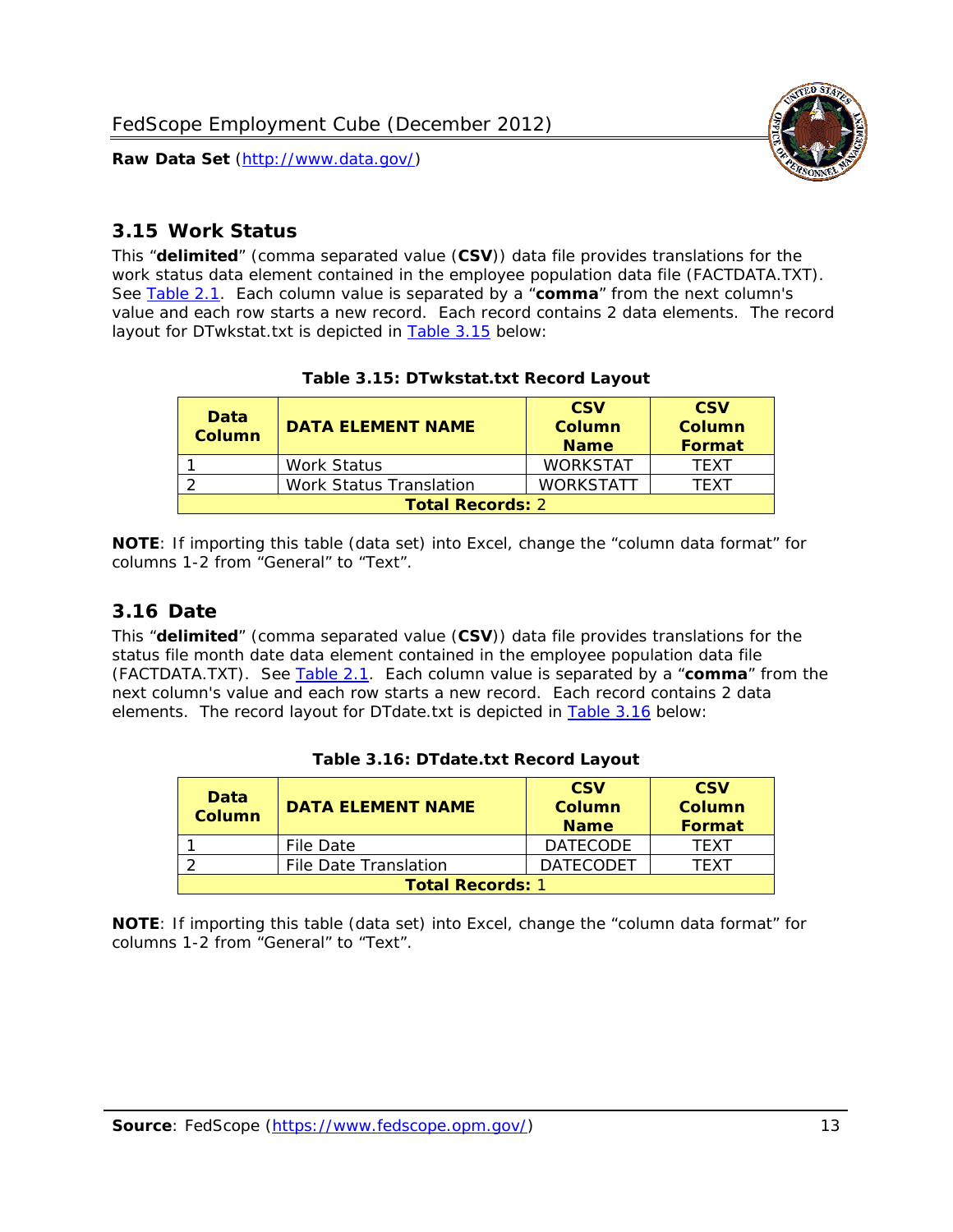

## <span id="page-14-0"></span>*3.17 Employment*

There is no translation file for this data element. Every record in the employee population data file (FACTDATA.TXT) contains a value of "1" for this field. See Chapter [4.17](#page-16-8) for definition of **Employment**.

## <span id="page-14-1"></span>*3.18 Average Salary*

There is no translation file for this data element. See Chapter [4.18](#page-17-1) for definition of [Average](#page-17-1) **[Salary](#page-17-1) [Average Salary.](#page-17-1)** 

#### <span id="page-14-2"></span>*3.19 Average Length of Service*

There is no translation file for this data element. See Chapter [4.19](#page-17-2) for definition of [Average](#page-17-2) Length of Service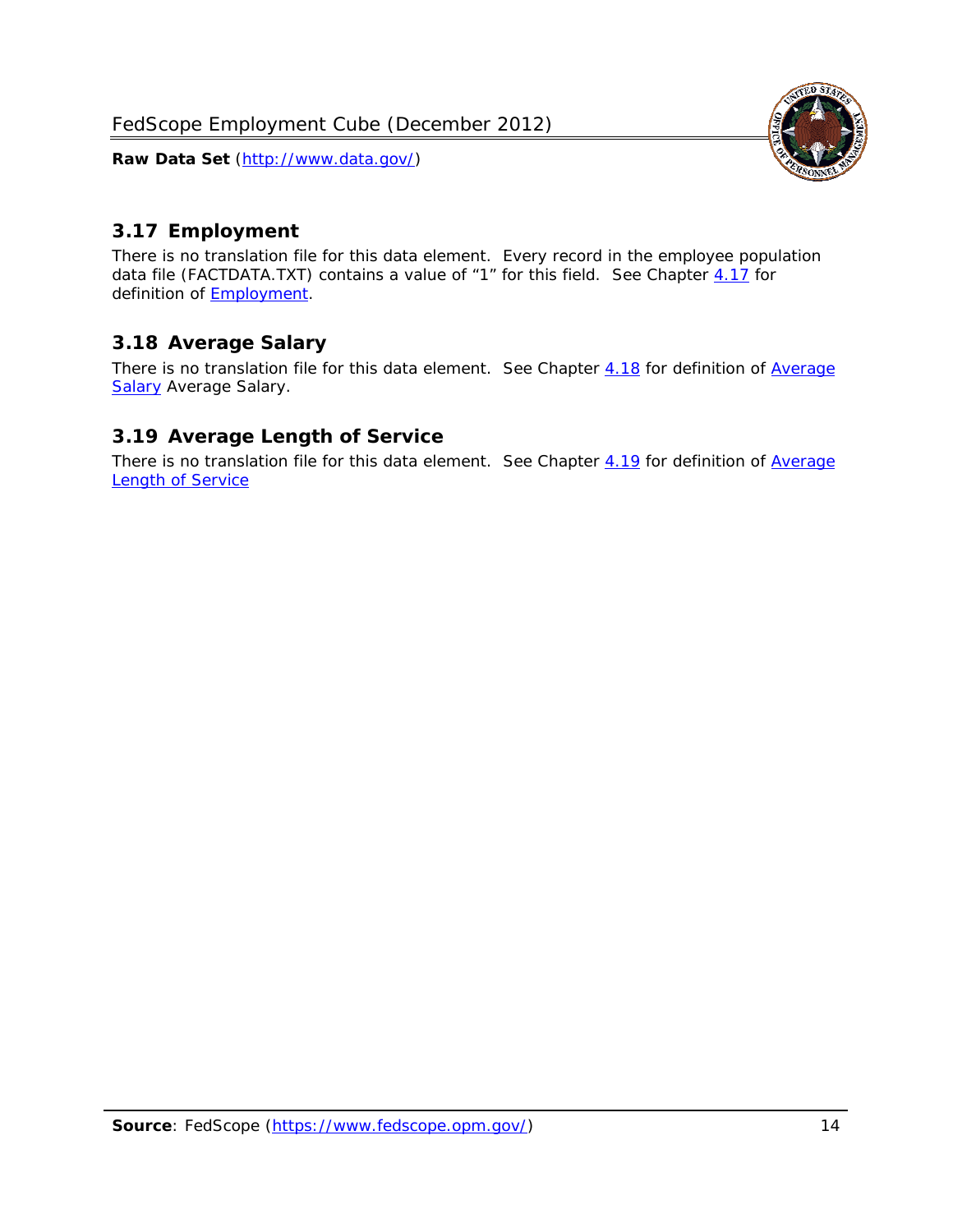

# <span id="page-15-0"></span>**4 DATA DEFINITIONS**

#### <span id="page-15-1"></span>*4.1 Agency*

The employing organization.

#### <span id="page-15-2"></span>*4.2 Location*

The official duty station of an employee. Locations in the United States are defined in terms of states. Locations outside the United States are defined in terms of countries and U.S. territories.

#### <span id="page-15-3"></span>*4.3 Age*

An employee's age. Age is displayed in five-year intervals, except for an initial interval of less than 20 years and a final interval of 65 years or more.

#### <span id="page-15-4"></span>*4.4 Education Level*

The extent of an employee's educational attainment from an accredited institution.

#### <span id="page-15-5"></span>*4.5 General Schedule & Equivalent Grade*

The General Schedule grade for pay plans in the General Schedule and Equivalent pay plan category (See [Pay Plan & Grade](#page-16-0)).

#### <span id="page-15-6"></span>*4.6 Length of Service*

The number of years of Federal civilian employment, creditable military service, and other service made creditable by specific legislation. Length of service is grouped by five-year intervals, except for:

- a. the initial intervals of less than 1 year, 1-2 years, and 3-4 years and
- b. the final interval of 35 years or more.

#### <span id="page-15-7"></span>*4.7 Occupation*

An employee's occupation as defined by the Office of Personnel Management (OPM).

#### <span id="page-15-8"></span>*4.8 Occupation Category*

Occupational categories are defined by the educational requirements of the occupation and the subject matter and level of difficulty or responsibility of the work.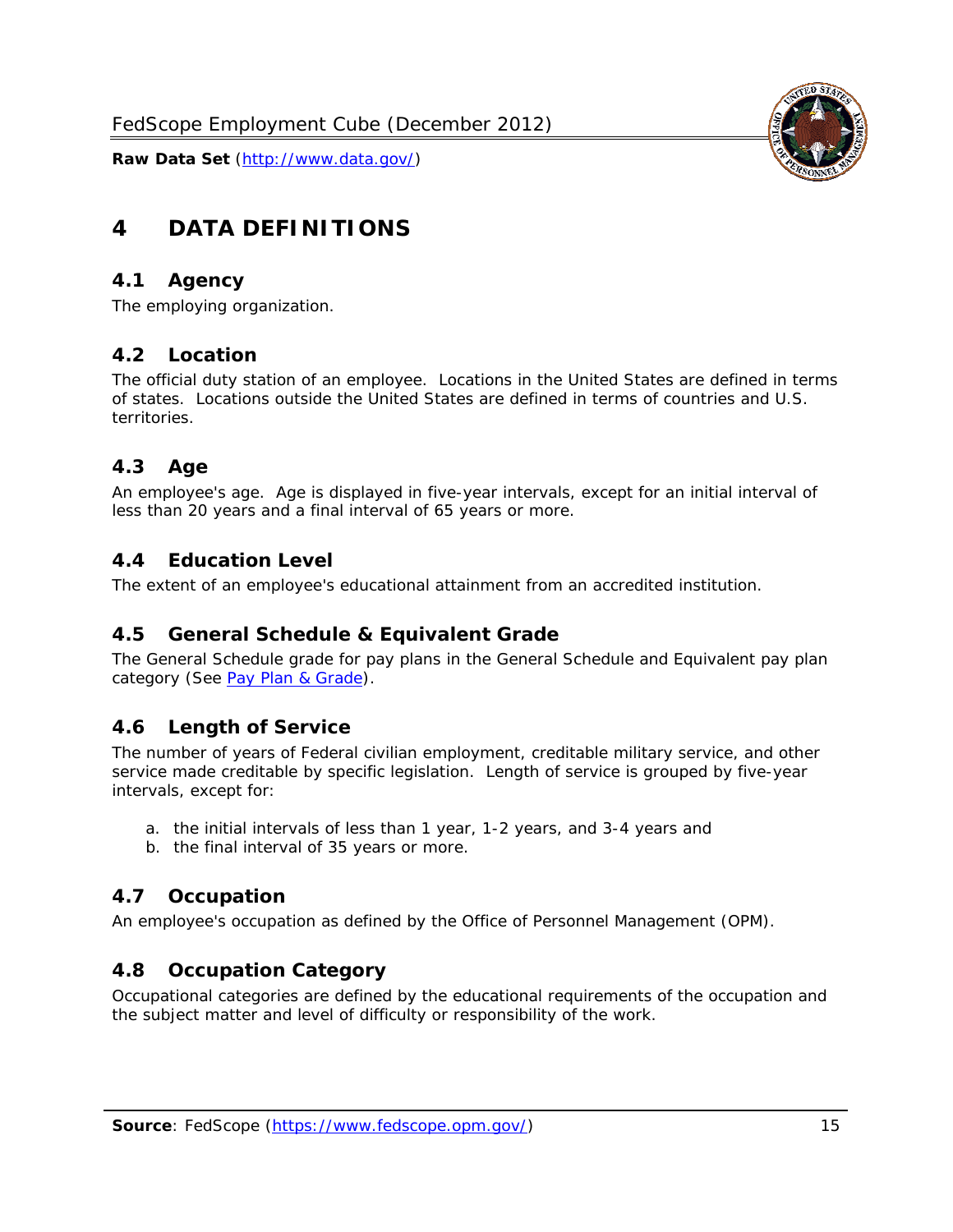<span id="page-16-0"></span>

The pay system and, where applicable, the grade used to determine an employee's basic pay rate. Grade denotes a hierarchical position in a pay plan and is sometimes referred to as level, class, rank, or pay band.

# <span id="page-16-1"></span>*4.10 Salary Level*

An employee's adjusted basic pay, which is an annualized rate of pay. Adjusted basic pay is the sum of an employee's rate of basic pay plus any locality comparability payment and/or special pay adjustment for law enforcement officers. Salaries are grouped by \$10,000 intervals, except for an initial interval of less than \$20,000 and a final interval of \$180,000 or more.

An employee's actual earnings may be more or less than the annualized rate because of factors such as overtime, shift differentials, less than full time work, or leave without pay.

# <span id="page-16-2"></span>*4.11 STEM Occupations*

Listing of occupations grouped into the following four occupational series:

- 1. **S**cience
- 2. **T**echnology
- 3. **E**ngineering
- 4. **M**athematics

#### <span id="page-16-3"></span>*4.12 Supervisory Status*

The nature of managerial, supervisory, or non-supervisory responsibility assigned to an employee's position.

#### <span id="page-16-4"></span>*4.13 Type of Appointment*

An employee's appointment in terms of permanence and competitiveness.

#### <span id="page-16-5"></span>*4.14 Work Schedule*

The time basis on which an employee is scheduled to work.

#### <span id="page-16-6"></span>*4.15 Work Status*

A combination of Type of Appointment and Work Schedule data elements. The Work Status data element is limited to "Non-Seasonal Full Time Permanent" and "Other Employees".

#### <span id="page-16-7"></span>*4.16 Date*

<span id="page-16-8"></span>The file date (e.g. December 2012 represented by 201212).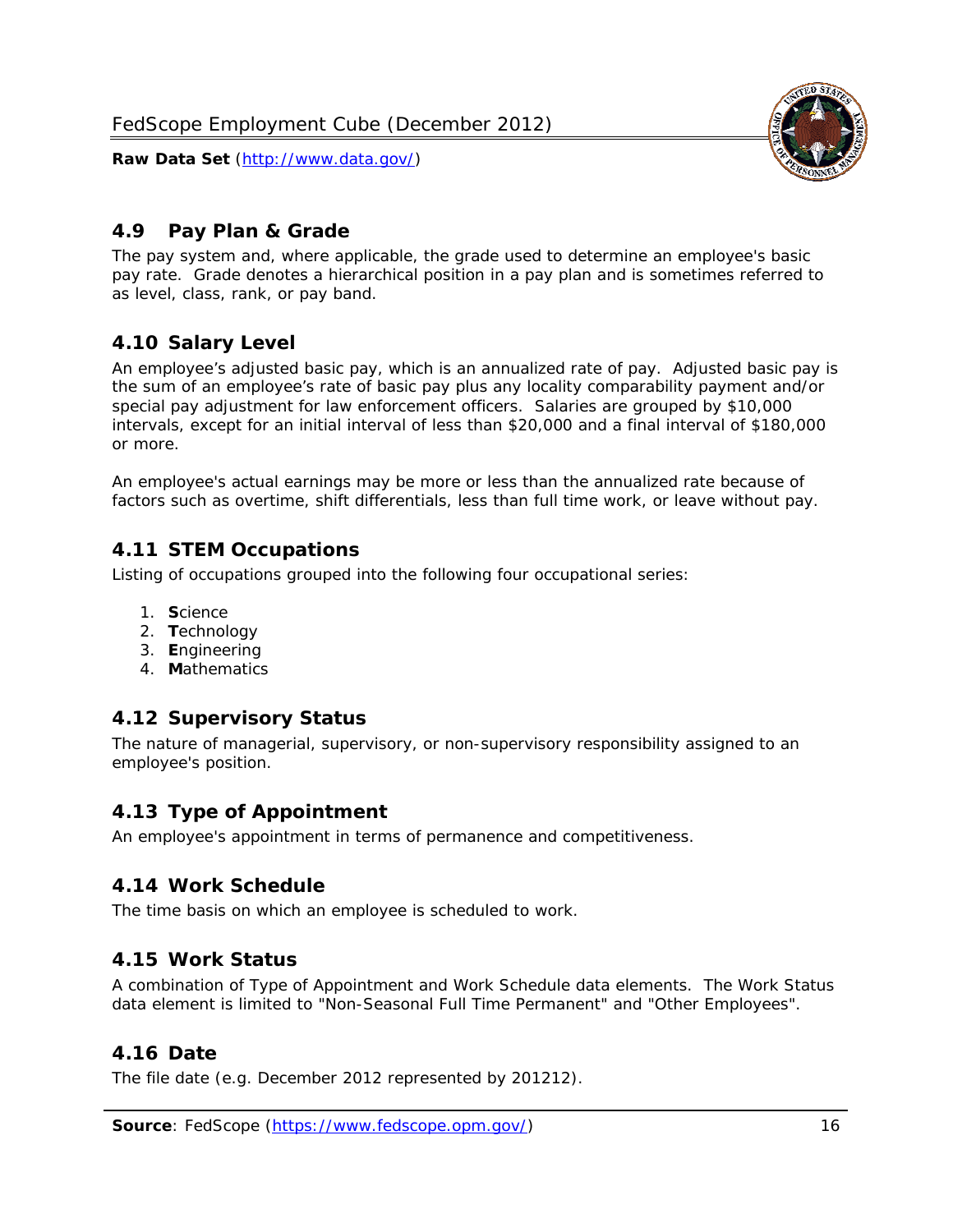

# <span id="page-17-0"></span>*4.17 Employment*

A measure representing the number of employees in pay status at the end of the quarter (or end of the pay period prior to the end of the quarter).

# <span id="page-17-1"></span>*4.18 Average Salary*

A measure representing the average adjusted basic pay, an annualized rate of pay. Adjusted basic pay is the sum of an employee's rate of basic pay and any locality comparability payment and/or special pay adjustment for law enforcement officers.

An employee's actual earnings may be more or less than the annualized rate because of factors such as overtime, shift differentials, less than full time work, or leave without pay.

Invalid salary values are excluded from the average. A large number of invalid values could invalidate the average. To obtain counts of invalid values, display the data using the Salary Level dimension (See [Salary Level\)](#page-16-1).

# <span id="page-17-2"></span>*4.19 Average Length of Service*

A measure representing the average number of years of Federal civilian employment and creditable military service.

Invalid values are excluded from the average. A large number of invalid values could invalidate the average. To obtain counts of invalid values, display the data using the Length of Service dimension (See [Length of Service](#page-15-6)).